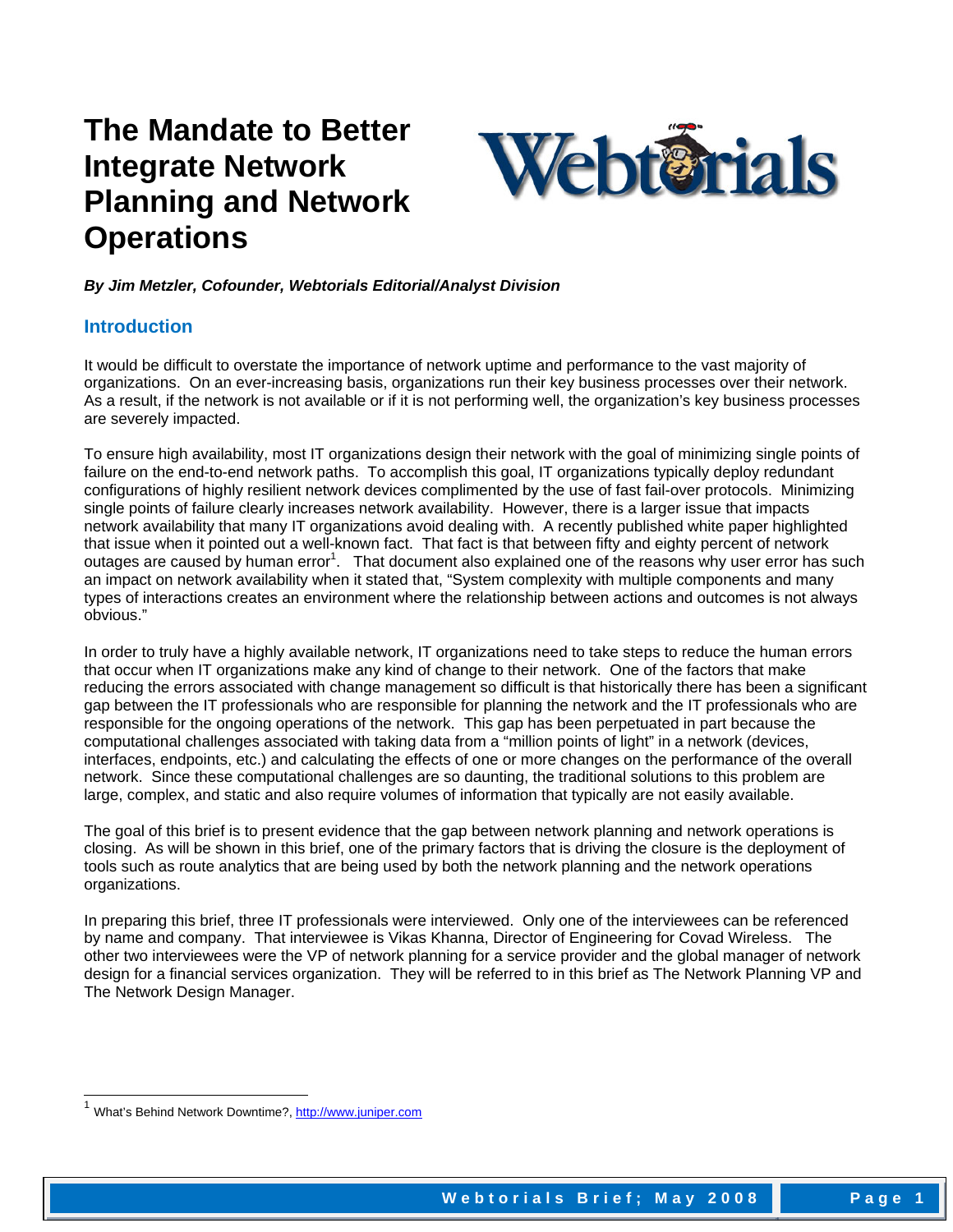## **The Gap between Network Planning and Network Operations**

In most small and medium sized organizations there is not a significant gap between network planning and network operations. That follows because given the size of these organizations and the relative simplicity of their networks, the associated IT functions tend to be small and as a result there typically is not a high degree of segmentation between planning and operations.

However, in those organizations that run a large, meshed network there often is a significant gap between network planning and network operations. One of the reasons for this gap is that due to the complex nature of the network there tends to be a high degree of specialization amongst the members of the IT function. Put simply, the members of the organization who do planning understand planning, but typically do not understand operations. Conversely, the members of the organization who do operations understand operations, but typically do not understand planning.

Another reason for this gap is that historically it has been very difficult to integrate planning into the ongoing change management processes. For example, many IT organizations use a change management solution to validate changes before they are implemented. These solutions are valuable because they identify syntax errors that could lead to an outage. However, these solutions cannot identify how the intended changes would impact the overall performance of the network.

As mentioned, there is some evidence that the traditional gap between planning and operations is closing. For example, Khanna commented that within Covad Wireless there used to be a gap between network planning and network operations. However, they recently implemented an initiative to bridge this gap. As part of this initiative, members of each function continue to focus on specific areas that are unique to each function. In addition, Covad Wireless instituted processes to better manage the areas of overlap between the two functions. The Network Planning VP added that within his company they are striving to close the gap between planning and operations in part by implementing some new processes and in part by involving the operations group in some traditional planning functions, such as the ongoing evolution of the network design and architecture.

Involving the operations group in planning functions is not just a service provider phenomenon. Recent market research<sup>2</sup> indicates that within the majority of enterprise IT organizations the operations group is involved in what has traditionally been planning functions. In particular, that research showed that in the majority of IT organizations, the operations group is involved in:

• Network design

l

- Selection of new technologies; i.e., MPLS
- Selection of network service providers

The Network Design Manager commented that the planning and operations functions within his company hold weekly meetings. He added that at these meetings quite a bit of discussion goes on relative to the problems that have to be solved and the steps that will be taken to solve them. The Network Design Manager also pointed out that it is not always easy to separate planning from operations. The example he gave is that in his organization the operations group is responsible for capacity planning for their network.

The fact that network planning and network operations are working together on tasks such as network design is encouraging because that cooperation is likely to result in networks that are more highly available. However, as was pointed out, system complexity with multiple components and many types of interactions creates an environment where the relationship between actions and outcomes is not always obvious. As such, in order to design high availability networks and ensure that changes made to those networks do not negatively impact availability or performance, IT organizations need tools that can accurately predict the impact of change.

<sup>&</sup>lt;sup>2</sup> The 2008 Application Delivery Handbook, Dr. Jim Metzler, http://www.webtorials.com/abstracts/Kubernan2008handbook.htm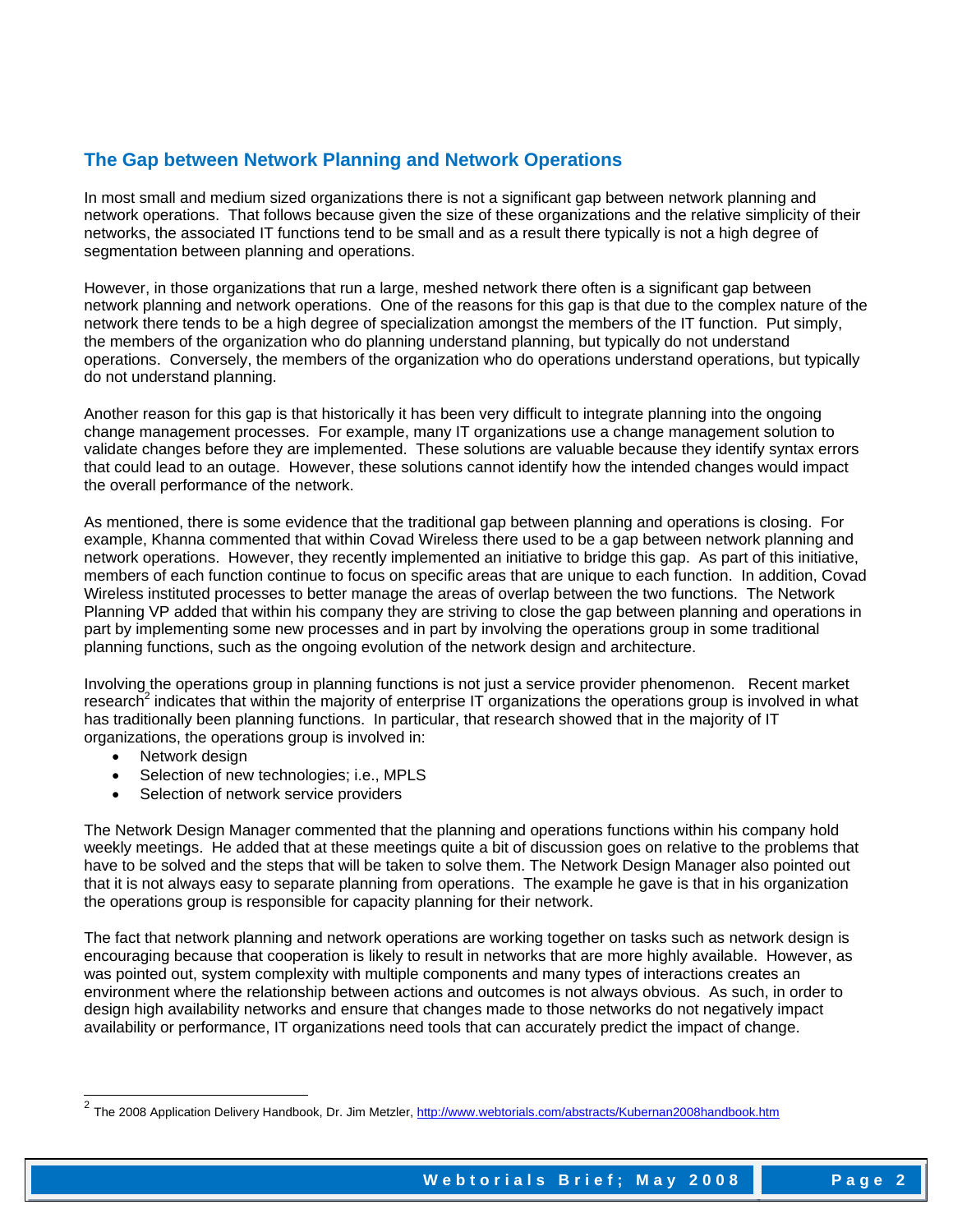## **Predicting the Impact of Change**

In order to be able to predict how a planned change will impact the performance of the network, some large IT organizations incur the cost of pre-testing a change in a lab environment prior to implementation. However, it is not possible to accurately represent a complex network in a lab. As a result, lab testing can provide some insight into how a planned change will impact network performance. It has, however, the potential to miss some of the most significant components of how the performance will change.

To overcome the limitations of lab testing, some IT organizations have deployed tools that model the performance of the network. Unfortunately, as noted in the introduction, in many cases these tools are very expensive, not only in terms of the cost of the software itself, but in terms of the personnel, training, and time needed to manually update the tools. Most IT organizations simply can't afford the software or the personnel to run these tools. The Network Design Manager agreed with this assessment and commented that most design tools are unnecessarily complex and that "in the end they do not precisely mirror real world implementation." He added that by the time you get any value from these tools, it is six months after you should have delivered the system.

A more viable alternative is route analytics. Route analytics is a technology that was designed to eliminate the problems associated with running IP over a meshed network. In particular, the goal of route analytics is to provide visibility, analysis and diagnosis of the issues that occur at the routing layer. While route analytics has typically been regarded as a niche technology, a Kubernan Brief<sup>3</sup> published in 2007 showed that there is strong evidence that route analytics is poised to cross the chasm and become a mainstream technology for IT organizations that have complex meshed networks that support business critical applications.

More recent market research<sup>4</sup> confirmed the interest in route analytics. As part of that research, two hundred IT professionals were given the following question: "Sometimes logical problems such as routing issues are the source of application degradation and application outages. Which of the following describes how you resolve those types of logical issues?" Their answers are shown in Table 1.

| Approach                                                             | <b>Percentage of Respondents</b> |
|----------------------------------------------------------------------|----------------------------------|
| Lots of hard work – typically by digging deeply into each device     | 38.7%                            |
| Employee specific tools such as route analytics                      | 24.9%                            |
| N/A or don't know                                                    | 19.9%                            |
| Waiting for it to happen again and trying to capture it in real time | 13.3%                            |
| Other                                                                | 3.3%                             |

#### **Table 1: Resolving Logical Issues**

It is certainly possible to look at the data in Table 1 and be discouraged. In particular, the data shows that half of the time that logical problems such as a routing issue cause either an application outage or application degradation that it is dealt with by either lots of manual effort or waiting for it to happen again. However, since this is the traditional approach to resolving logical issues, the fact that only half of IT organizations take that approach is actually encouraging. What is even more encouraging is the fact that a quarter of IT organizations use a tool such as route analytics to quickly identify the source of logical problems.

1

<sup>&</sup>lt;sup>3</sup> Route Analytics – Poised to Cross the Chasm, Jim Metzler, <u>http://webtorials.com/abstracts/KubernanBrief-1-3.htm</u>

<sup>4</sup> The 2008 Application Delivery Handbook, Dr. Jim Metzler, http://www.webtorials.com/abstracts/Kubernan2008handbook.htm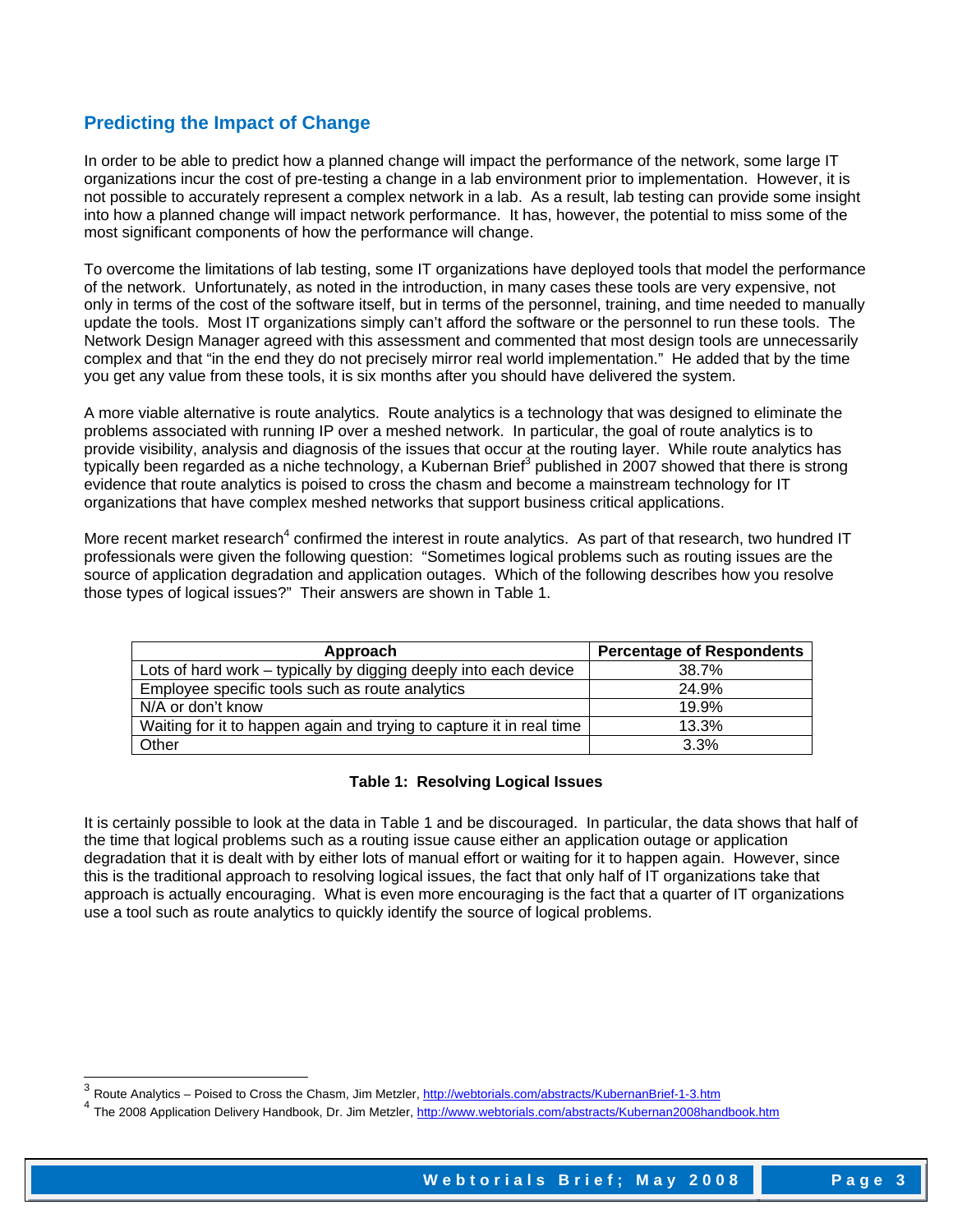Another one of the reasons why route analytics is gaining in popularity is that, as previously noted, without a tool such as route analytics it is difficult for IT organizations to know in advance the impact of making a change to a complex, meshed network. The Network Planning VP commented that their use of route analytics allows them to see in advance changes to their routing tables that are caused by a mis-configured router. Khanna stated, "We use our route-analytics tool on a regular basis for everything from doing a 'routine checkup' for the NOC group to our network planning folks using the tool to make recommendations as to 'what we have to do next'. The great thing about the tool we use is that not only does it give you the data you need to make the right routing decisions; it represents things visually thereby clearly illustrating the change. For us, the ability to model this 'real time' information is invaluable."

The Network Design Manager stated that the value of route analytics is that "In the event that the infrastructure had issues, that they were not scratching their head as to why something did not work in the past." He pointed out that his organization used route analytics extensively when they were designing and building out their MPLS (Multi-Protocol Label Switching) network. He added that a recent earthquake in Asia disrupted their network. By using route analytics his organization was able to understand when things failed, how they failed, how the service degraded and whether or not the network performed as they intended it to.

## **Integrating Planning and Operations: A Call to Action**

All three of the interviewees agreed on the importance of having tools that enable better integration of the network planning and network operations functions. For example, Khanna stated that it is important to have tools that can support both operations and planning because it lowers cost and means that both groups are more likely "to be on the same page". He added that, "The underlying goal is to have a common set of tools that allows multiple groups to get the information they need to make an educated decision." The Network Design Manager agreed and said that "We are striving for consolidation because we want to have a lot fewer tools."

## **How Route Analytics Bridges the Gap between Planning and Operations**

#### *Route analytics can be used by network planning and operations to:*

- Make sure that nothing bad will happen when a router is upgraded.
- Demonstrate how to tune routing metrics to spread traffic away from congested links to underutilized links.
- Ensure that the network will behave as desired in a disaster recovery scenario.
- Make sure that design assumptions still hold true when changing, adding to, or upgrading the network in some fashion.
- Ensure that service levels will be maintained after an initiative such as consolidating data centers.

#### *Route analytics is effective as a planning tool because it:*

- Records an always-updated model of the network based on real-time routing and traffic changes.
- Is operationally accurate enough to be able to move back in time and perform simulated network changes using a peak traffic period or other important phenomena as a baseline
- Incurs low network overhead.
- Is completely accurate in the way that it displays both current, historical behavior and modeled network behavior
- Enables IT organizations to easily and accurately simulate changing one piece of the network's routing or traffic, and calculate the effect on the rest of the network in a holistic fashion.

The Network Planning VP commented that because their operations and planning groups both use a route analytics tool it reduces the mean time to repair a problem. He added that having common tools reduces cost and that in general "The fewer tools the better." Khanna agreed on the value of route analytics and said that, "Route analytics is a key instrument in our 'network tool chest' in the sense that whenever we have a network related issue we use route analytics to look at what has been happening to the routing tables and to get a view of performance down to a particular IP address."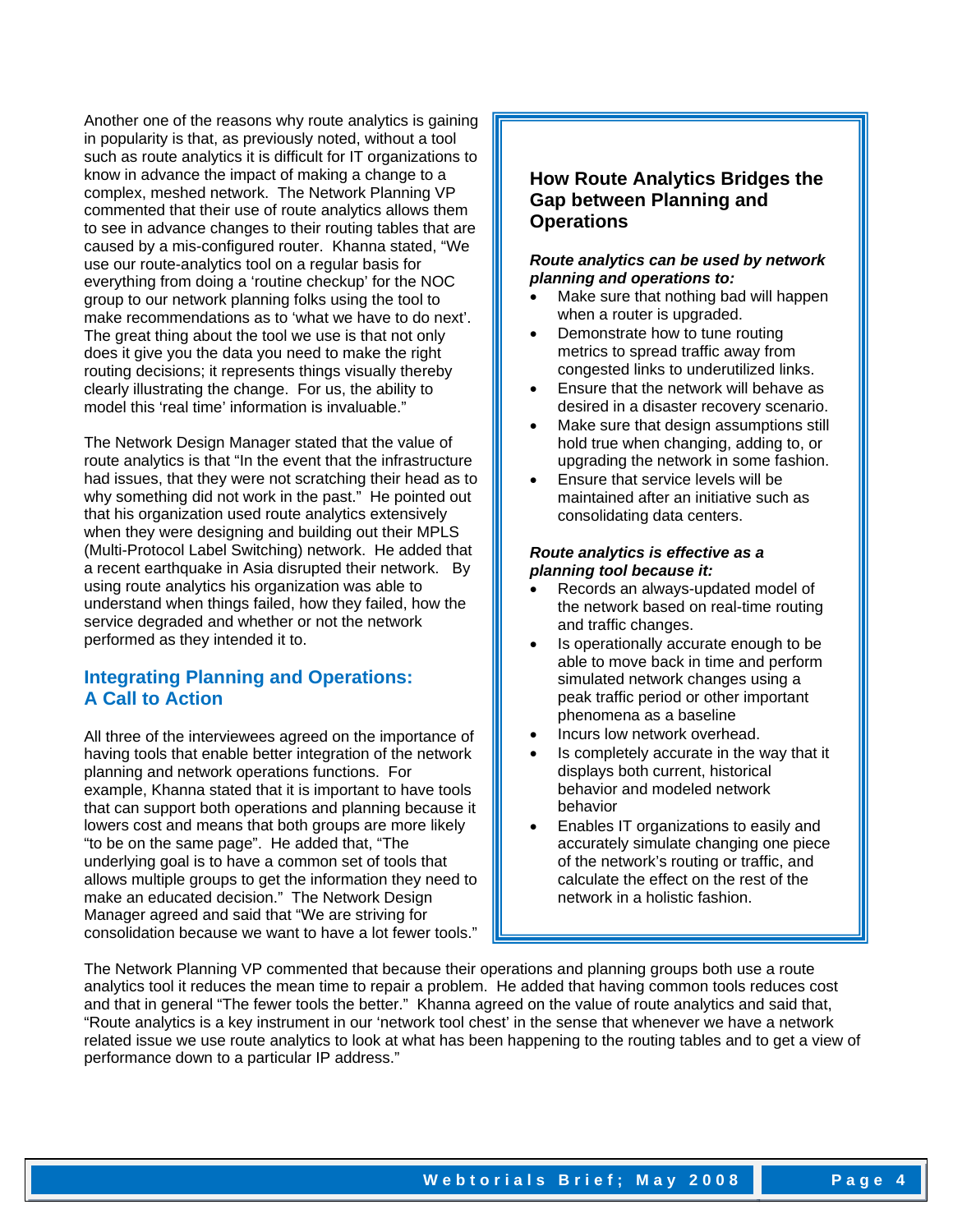In order to increase network availability and performance, IT organizations must integrate the appropriate components of network planning and network operations. That certainly includes involving the network operations function in tasks such as the design of the network. It also includes taking a more formal approach to implementing change, including the use of route analytics in change management processes to validate that proposed changes will have the intended effect not only on the device being changed, but on the whole network.

In terms of choosing a route analytics product, all three of the interviewees agreed that if they were in the market to acquire a route analytics product today, that they would look for a tool that had the following characteristics:

- 1. Records an always-updated model of the network based on real-time routing and traffic changes. The solution must be operationally accurate enough to be able to move back in time and see exactly what the state of the network was in a past moment when a problem was occurring.
- 2. Provides the ability to model a wide variety of routing and traffic changes, including adding, moving, and downing routers, links, and peerings; changing metrics, and adding or shifting traffic flows by class of service (CoS).
- 3. Incurs low overhead on the network as it intelligently uses routing protocols to understand the global network topology and efficiently utilizes Netflow/IPFIX data to overlay traffic flows onto that routed topology.
- 4. Is completely accurate in the way that it displays current and historical behavior, as well as the way that it portrays simulated future behavior.
- 5. Removes the burden of updating because the solution itself is self-updating.
- 6. Is easy enough to be used by all of IT for a wide variety of tasks including quantifying the impact of a change (i.e., upgrade a router, consolidate data centers) prior to actually making the change.

Khanna summarized the challenge facing IT organizations when he stated that, "Operations and planning need to focus on a unified direction. The only way I think that's going to happen is when you get people on the same page. The right tools with the right information get people speaking the same language."

## **A Word from the Sponsor – Packet Design**

Packet Design, Inc. is the leader in route analytics and traffic analysis solutions, which are deployed by over 300 leading Service Providers, global enterprises, and government agencies. Route analytics provides the critical management link between application performance and the underlying network device infrastructure by providing visibility and analysis into the logical operation of IP networks.

Route Explorer is the industry's leading route analytics solution, supporting network engineering and operations best practices in the world's largest OSPF, IS-IS, BGP, and EIGRP networks.

VPN Explorer provides per-customer and network-wide MPLS VPN routing analysis to ensure the VPN reachability, privacy and routing policy integrity.

Traffic Explorer provides network-wide, integrated routing and traffic monitoring, analysis and modeling on the asrunning network with full historical replay. Traffic helps optimize use of network assets, streamline network operations, and speeds top-down monitoring and troubleshooting for effective application and service delivery.

VPN Traffic Explorer provides network-wide and per-VPN traffic monitoring, analysis, capacity planning, network modeling and business intelligence not only at the edge but through the core of Layer 3 MPLS VPN service networks

For more information, please visit http://www.packetdesign.com